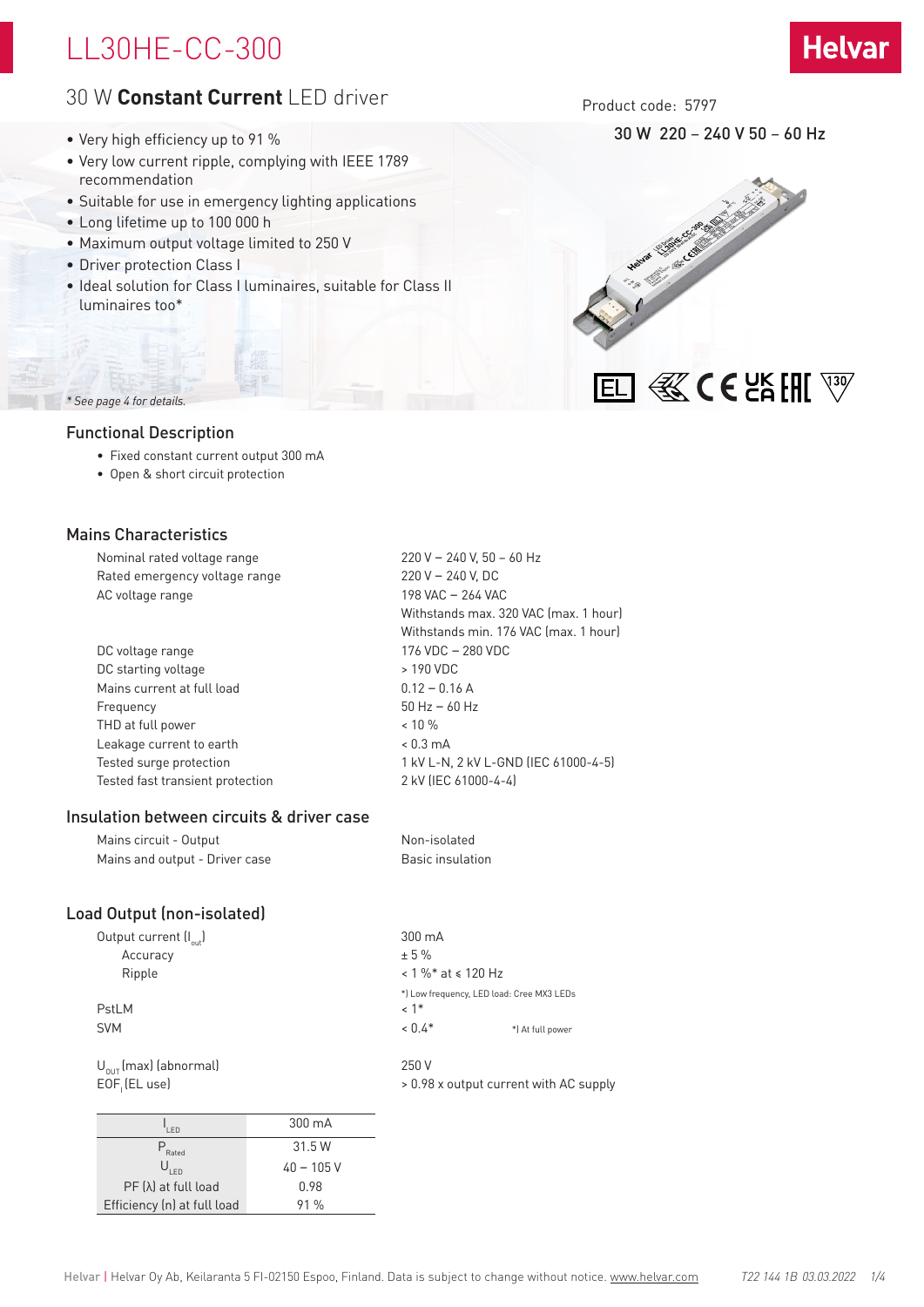# LL30HE-CC-300

# Operating window



## Driver performance



\*) For other than independent use, higher t<sub>a</sub> of the control gear possible as long as highest allowed t<sub>c</sub> point temperature is not exceeded

# Quantity of drivers per miniature circuit breaker 16 A Type C

| Based on I <sub>cont</sub> |         | Based on inrush current I $_{\tiny{\sf peak}}\, \,$ Typ. peak inrush current I $_{\tiny{\sf peak}}\, \,$ | 1/2 value time, $\Delta t$ | Calculated energy, $I_{peak}^2\Delta t$ |
|----------------------------|---------|----------------------------------------------------------------------------------------------------------|----------------------------|-----------------------------------------|
| 70 pcs.                    | 82 pcs. |                                                                                                          | 140 us                     | $0.047 A^2s$                            |

## CONVERSION TABLE FOR OTHER TYPES OF MINIATURE CIRCUIT BREAKER

| MCB<br>type       | <b>Relative quantity of</b><br><b>LED drivers</b> |
|-------------------|---------------------------------------------------|
| <b>B</b> 10 A     | 37%                                               |
| <b>B16A</b>       | 60 %                                              |
| <b>B 20 A</b>     | 75 %                                              |
| $C$ 10 A          | 62%                                               |
| C 16 A            | 100 % (see table above)                           |
| C <sub>20</sub> A | 125 %                                             |



Type C MCB's are strongly recommended to use with LED lighting. Please see more details in "MCB information" document in each driver product page in "downloads & links" section.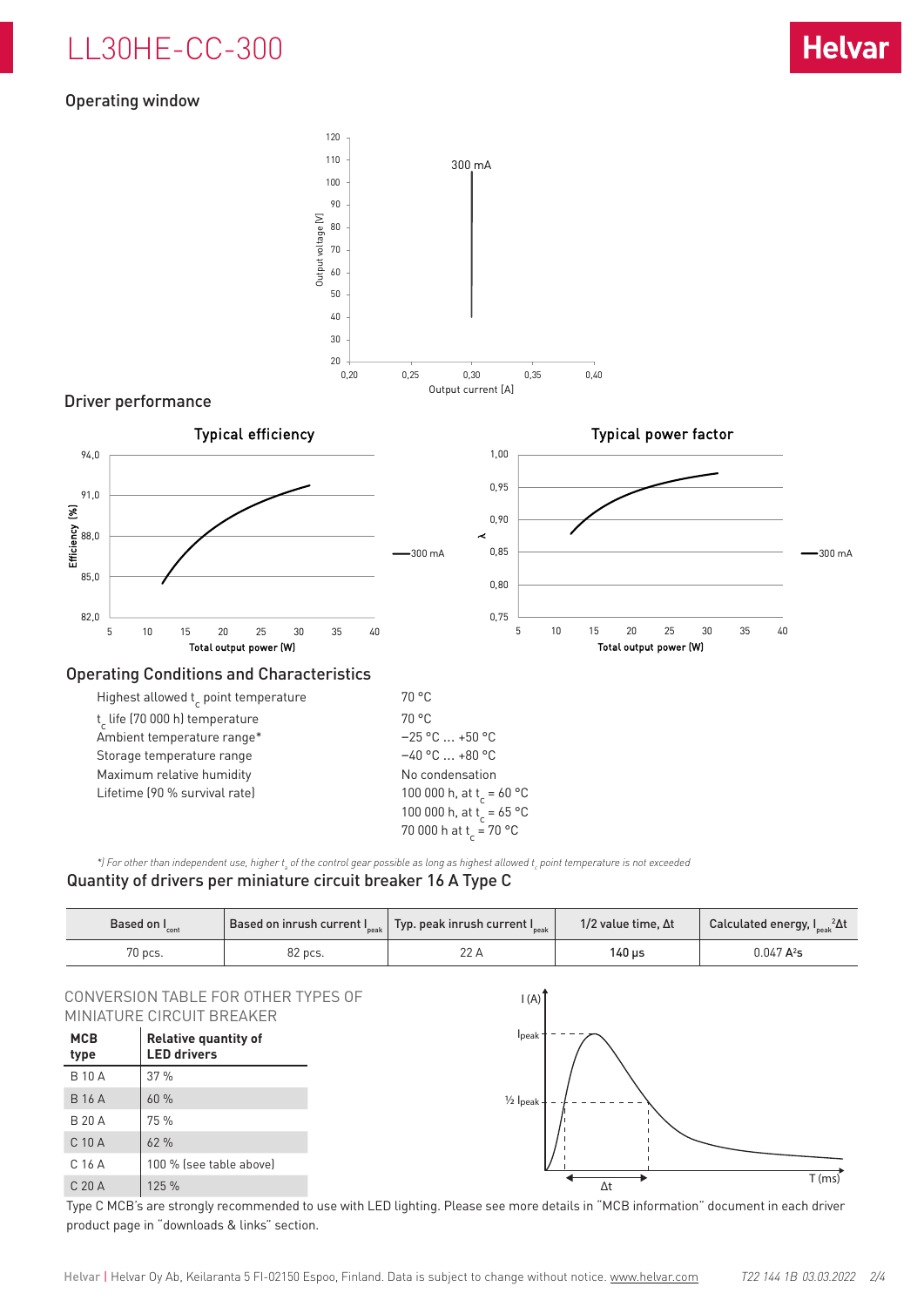# LL30HE-CC-300



# Connections and Mechanical Data

| Wire size                         | 0.5 <sub>m</sub> |
|-----------------------------------|------------------|
| Wire type                         | Solid            |
| Wire insulation                   | Accor            |
| Maximum driver to LED wire length | $1.5 \text{ m}$  |
| Weight                            | 119 g            |
| IP rating                         | IP20             |
|                                   |                  |

 $0.5$  mm<sup>2</sup> – 1.5 mm<sup>2</sup> Solid core and fine-stranded According to EN 60598  $1.5<sub>m</sub>$ 

# Connections



*Note:* 

*• Not suitable for load side switching operation*

# Dimensions (mm)